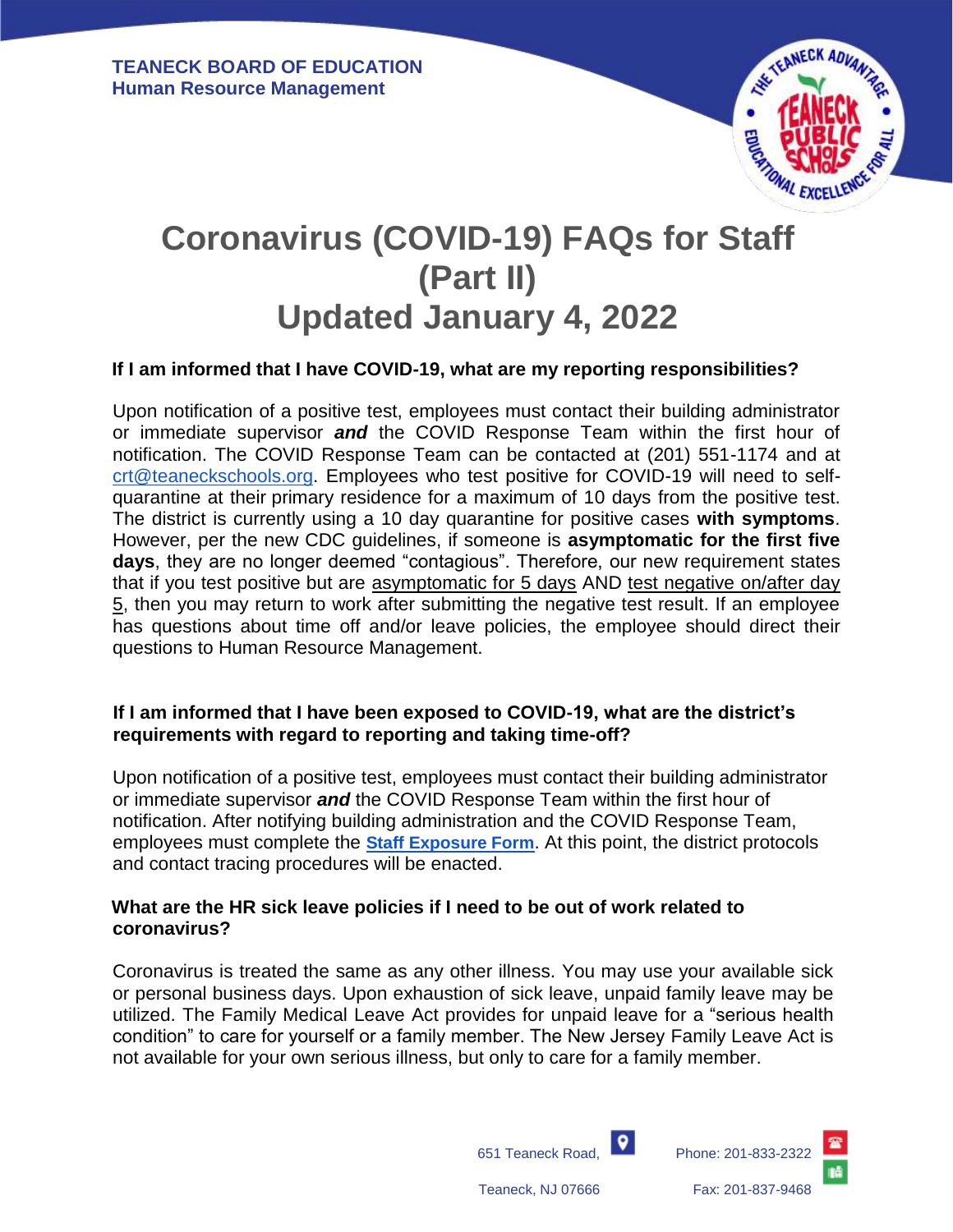

# **Will I be paid if I'm directed by medical professionals to self-quarantine due to exposure to someone who is symptomatic or tested positive for coronavirus?**

Teaneck Employees will be paid their normal pay during the self-quarantine. If employees have jobs that can be performed at home, they are expected to do so. They should talk to their supervisors to make arrangements and clarify work assignments.

# **Do I apply for short term disability if my healthcare provider advises I stay home because I have COVID-19?**

Employees who have COVID-19, or symptoms of COVID-19, or are advised to quarantine by a medical professional, may be eligible for short-term disability. Please note that you cannot receive pay or benefits from more than one program/law at a time (i.e. paid sick leave in conjunction with unemployment, disability, etc.).

## **A co-worker tells me they have been exposed to COVID-19 or have COVID-19. What should I do?**

Inform your co-worker that upon notification of a positive test, employees must contact their building administrator or immediate supervisor *and* the COVID Response Team within the first hour of notification. The COVID Response Team can be contacted at (201) 551-1174 and at [crt@teaneckschools.org.](mailto:crt@teaneckschools.org) You should not ask the employee health-related questions due to confidentiality and privacy laws.

# **For Supervisory Administrators: One of my Teachers informed me of positive test results for COVID-19. What is my responsibility?**

You must notify the COVID Response Team via phone at (201) 551-1174 *and* via email at [crt@teaneckschools.org.](mailto:crt@teaneckschools.org) Additionally, you must send the employee the district COVID-19 Exposure Form. You may not ask the employee health-related questions due to confidentiality and privacy laws nor may you disclose any medical information about the ill employee with co-workers.

#### **Is documentation required for an employee who has been sick to return to work?**

Employees must also adhere to the protocols of the Teaneck Public Schools. In most cases, employees may return to work after a 10-day quarantine period. If the employee has questions about time off and/or leave policies, please direct that employee to Human Resource Management.

**I am not sick but have been in close contact with someone who has been diagnosed with coronavirus. What should I do?**